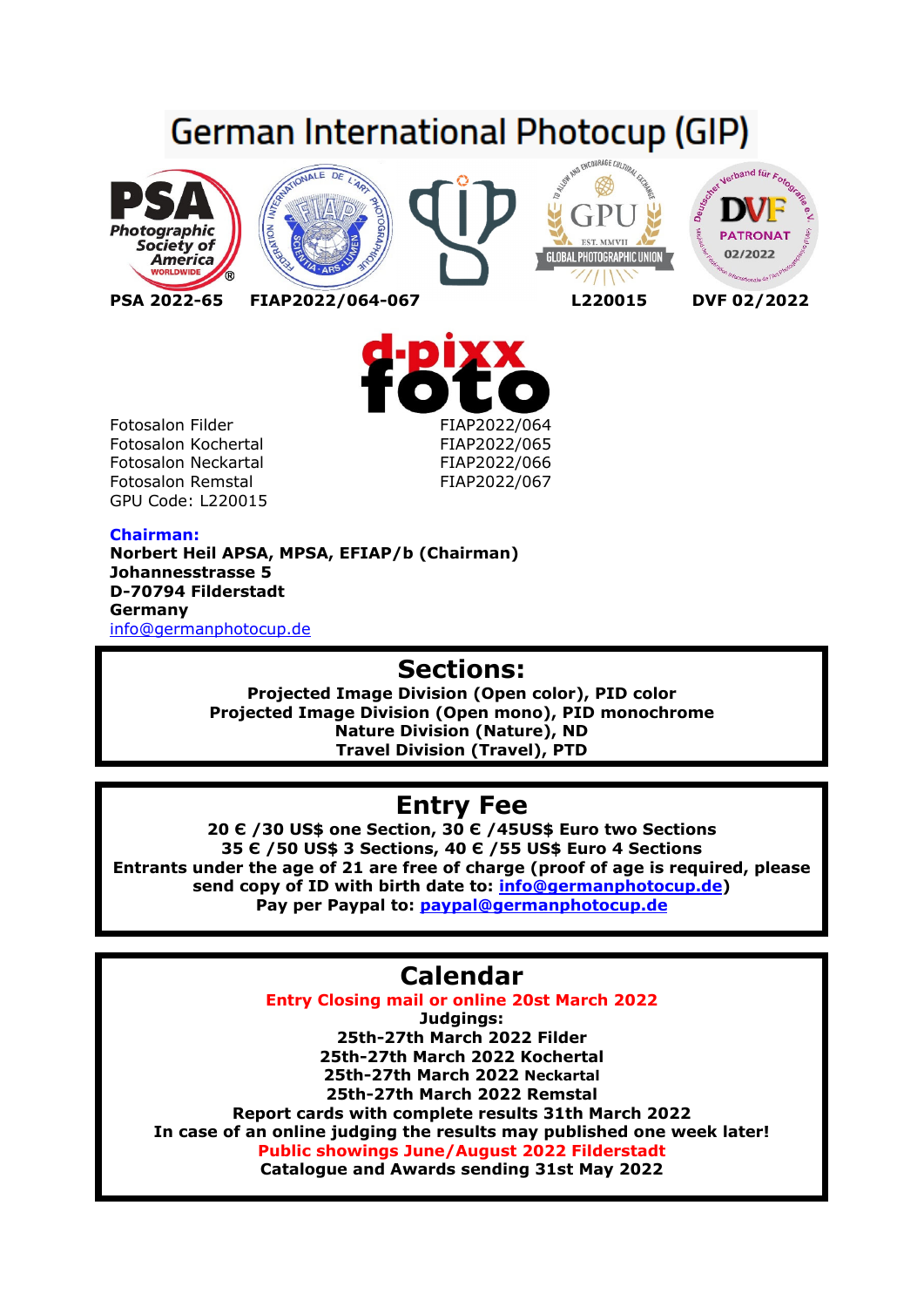# **Judging Panel**

**Filder, Chairman: Norbert Heil (APSA, MPSA, EFIAP/b) Andrea Sczuka; Reinhard Becker (EFIAP/g); Bruno Testi (AFIAP), Italy** 

**Kochertal, Chairman: Gerhard Böhm (GMPSA, EFIAP) Ute Krämer (EFIAP); Hermann Mohr (EFIAP); Udo Krämer (MFIAP, EFIAP)** 

**Neckartal, Chairman: Karin Heil Rita Boden; Marco Garabello, (MPSA, EFIAP/b) Italy; Helmut Förster (EPSA)** 

**Remstal, Chairman: Markus Sczuka Hazel Reister (EFIAP) England; Dieter Böhm (EFIAP); Ralf, Schmidt** 

# **Prizes**

**Total Circuit: up to 320 medals and 640 HMs PSA Goldmedals FIAP Goldmedals GPU Goldmedals DVF Medals GIP Medals FIAP Honorable Mentions GPU Honorable Mentions GIP Honorable Mentions Best Author per salon: FIAP-PIN** 

**Special prize for entrants from Germany, Austria and Switzerland One year free subscription of the paper d-pixx for best author per division Prizes for the best photographers in the total circuit:** 

**1. Place 500 Euro, 2. Place 200 Euro, 3. Place 100 Euro and further medals and Honorable Mentions** 

**Youth (under 21 Years): 1. - 3. Place, Cup, Medal and HMs Special prize for youth entrants from Germany, Austria and Switzerland One year free subscription of the paper d-pixx for best author per division Clubs: 1. Place Cup, medals and HMS** 

**Youth Clubs: Cup, Medals and HMs** 

# **Catalogue**

**The catalogue will be a pdf.file. Each entrant will receive an email with a link to download the catalogue. It will be posted on our website https://www.germanphotocup.de as download.** 

**A printed version of the catalogue could be ordered by an extra fee of 20 Euro or 30 US\$.** 

IMAGE AND ENTRY REQUIREMENTS This exhibition is open to anyone; however, an entry may be rejected when the Sponsor or the Exhibition Organizers, in their reasonable discretion, believes the entry does not conform to exhibition rules and these Conditions of Entry. Membership in any photographic organization is not required.

Sanctions: Entries will not be accepted from any entrant who is currently sanctioned by PSA.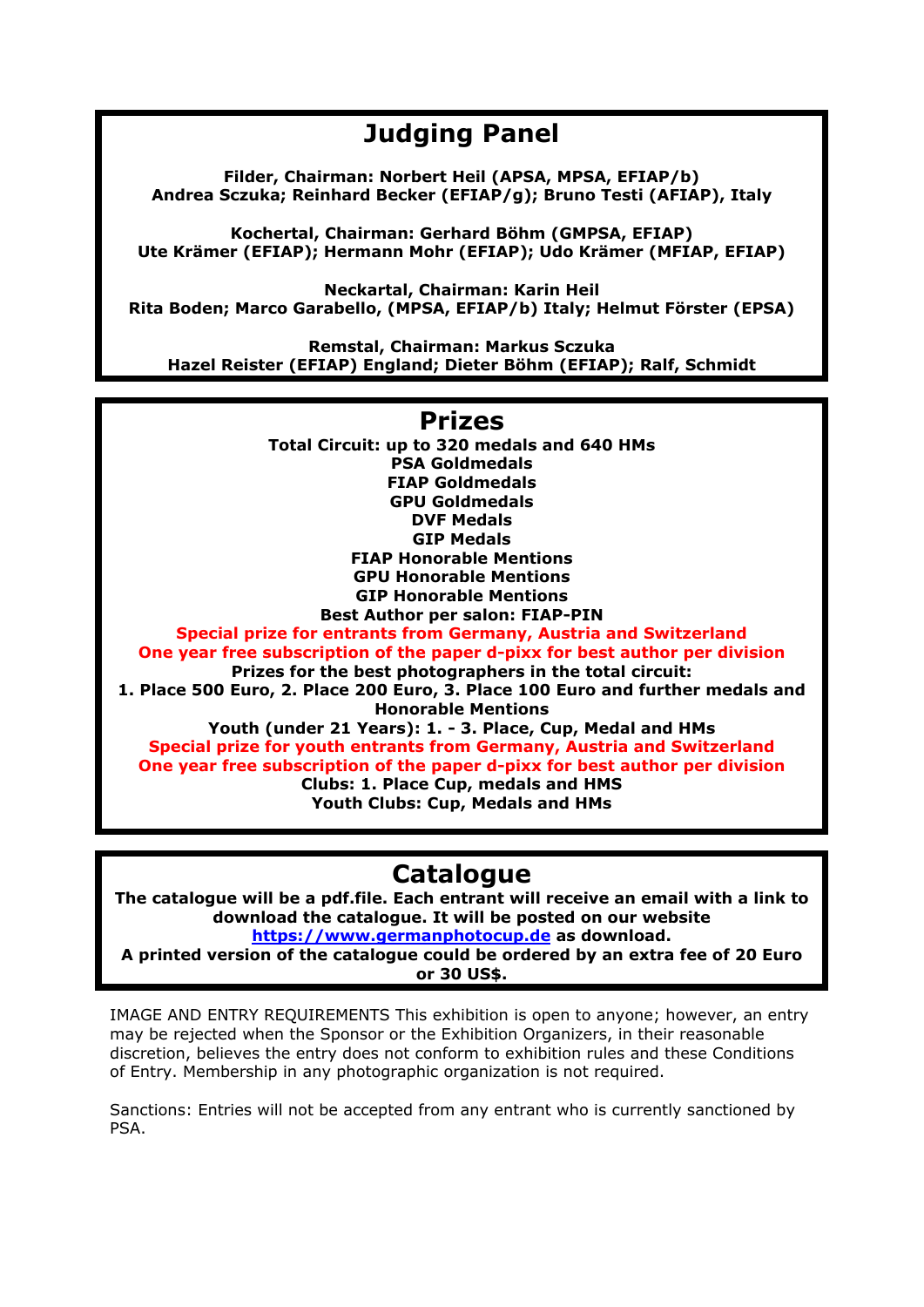PSA Star Ratings

To receive proper Star ratings credit from PSA, entrants must provide their names and country exactly the same in each exhibition. Aliases are not permitted. Please contact PSA in the event of name changes or relocating to another country. Image Creation

Entries must originate as photographs (image-captures of objects via light sensitivity) made by the entrant on photographic emulsion or acquired digitally. Certification:

By virtue of submitting an image, the entrant certifies the work as his or her own (Images may not incorporate elements produced by anyone else (for example: clip art, images or art by others downloaded from the Internet). Aliases are not allowed. The entrant permits the sponsors to reproduce all or part of the entered material free of charge for publication and/or display in media related to the exhibition. This may include low resolution posting on a website. Note: Entrants who indicate that their images may not be reproduced or used "will not be eligible for awards" or inclusion in audio-visuals of the exhibition "and could be subject to disqualification" by the exhibition sponsors. The exhibition assumes no liability of any misuse of copyright

Alteration and Computer Generation Subject to Divisional restrictions (particularly Nature, Photo Travel, and Photojournalism) images may be altered, either electronically or otherwise, by the maker. Adjustments to enhance images or creatively modify images are allowed providing the underlying photograph is retained in a way that is obvious to the viewer. Images may not be constructed entirely with a computer, and must be the sole work of the author

Re-use of accepted images: Once an image has been accepted in this exhibition it may not be entered again in any future instances of this exhibition. It may, of course, be entered in any other PSA/FIAP recognised exhibitions but must always have the same title.

Entry: An Entry consists of, up to and including, four (4) images entered by a single entrant into the same Section. An entrant may only enter a specific Section once.

#### Titles:

Each image must have a unique title that is a description of the image. That unique title must be used for entry of that image or of an identical Image into any and all PSA-Recognized exhibitions. Titles must be 35 characters or fewer. No titles may be visible to the judges, and nothing in the image may identify the maker. Titles may not include file extensions such as .jpg or .jpeg (or any other camera capture filenames such as IMG 471). Titles may not consist of personal identifiers possibly augmented by a number; or include words such as "untitled" or "no title". Titles may not consist solely of numbers unless those numbers are prominently contained within the image, such as a contestant number in a race.

Color and Monochrome:

Color and Monochrome images from the same capture that share substantial pictorial content in common will be considered the same image and must be given the same title.

#### **Submission of entries**

The images must be sent as jpg-files with 8bit/sRGB (max. 1920x1080 Px and 2 MB per image). For each section a maximum of 4 images may be submitted. It will be recommended for the prize of best author to enter with 4 images! Clubs can enter with at least 6 members.

The following methods of submission are possible:

#### **Upload (preferred)**

The images can be uploaded directly per Internet on our homepage. The image files should not be renamed. After the upload each entrant will receive a confirmation with thumbnails of the images. Please send the whole entry again if this may not happen! The address is: **www.germanphotocup.de**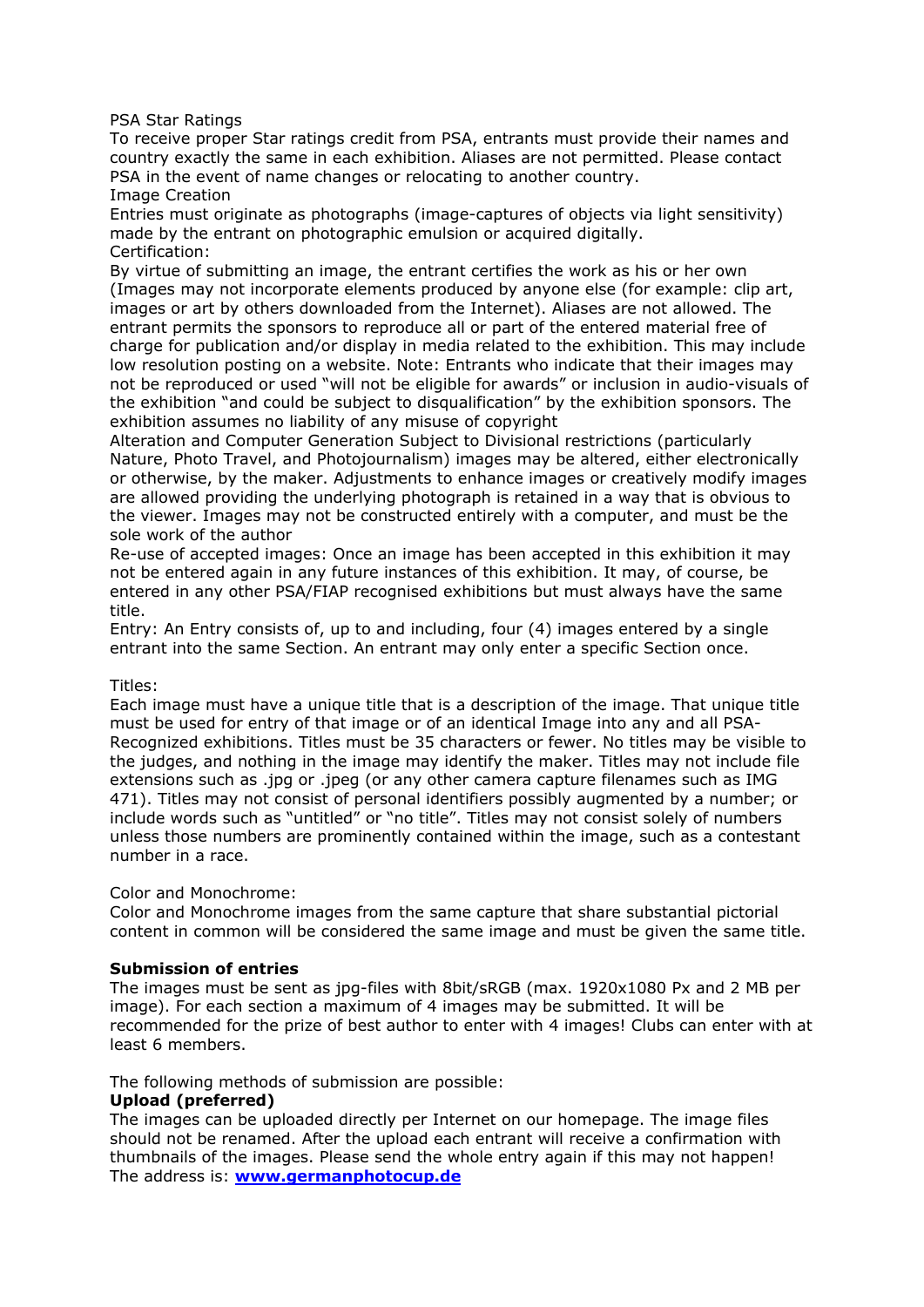#### **Entry Form**

Online entries per upload do not need any entry form.

The entry form (Excel-sheet) must be submitted electronically by e-mail or with the CD if you may send your image in this way, not per Upload!. It could be found on **www.germanphotocup.de**

#### **e-mail**

Images must be in JPG format, not zipped as .zip or .rar! Please name images as explained below. Please email images to the following address: **info@germanphotocup.de**

If mailing images please remember to include your entry form.

#### **By post on CD**

Images may be submitted on CD. Please include the entry form on CD! The CDs will not be returned.

**Postal address for entries: Norbert Heil Johannesstrasse 5 D-70794 Filderstadt Germany**

#### **File naming**

#### **Only necessary if you send the images not per upload !**

The file name should have a prefix with the letter of the section (C=Color, M=mono, N=Natur oder T=Travel) and an order number of 1-4. The rest doesn't matter. File names must be identical to the file names listed in the entry form to prevent confusion. New rules from FIAP will not allow titles as, no title, unnamed etc.! Please note that file names should not be confused with image titles.

**Do not name the titles of the images with C1 or N1 etc!** 

#### **Image size**

### **Maximum horizontal length 1920 pixels, vertical 1080 pixels.**

Smaller sizes will be accepted, but they will not projected in a full screen mode. Files should not exceed 2 MB per image (upload). Bigger sizes will not accepted by the upload and rejected.

# **Image Size**

**Maximum horizontal length 1920 pixels, vertical 1080 pixels Bigger sizes in only one dimension cannot be uploaded in the system and the complete upload will fail !** 

**Smaller sizes will be accepted, but they will not be projected in a full screen mode. Files should not exceed 2 MB per image. We are judging on TV-Screens with Full HD resolution (1920x1080 px)**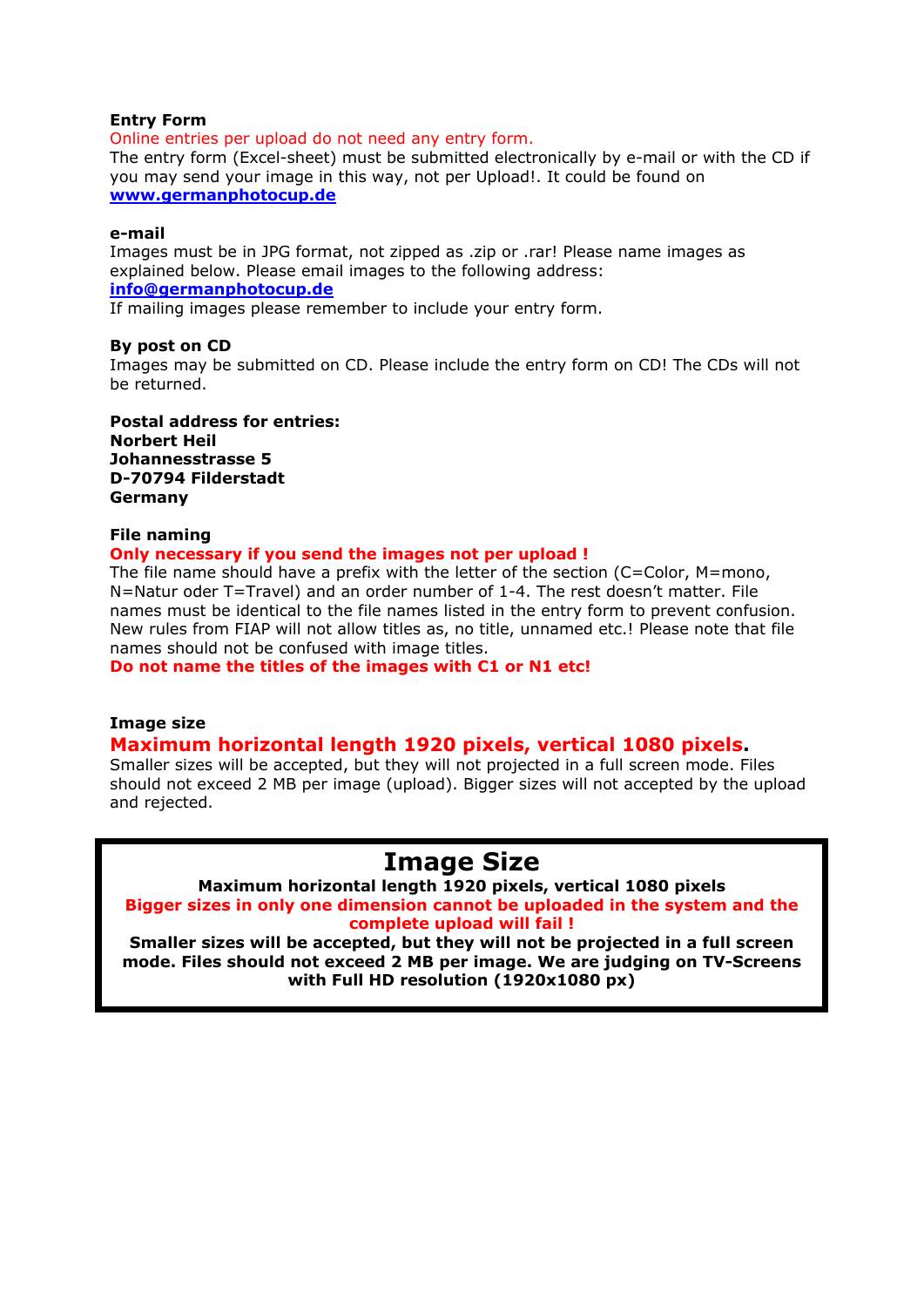### **The Exhibition will be conducted in accordance with the rules of the PSA and FIAP**

An entrant's images will not be presented to the judges consecutively. An entrant's four images will be distributed throughout four rounds of judging in that section. Distribution of images will be in the same round order as submitted by the entrant. An image may be entered in only one section.

### **Judging**

The judging will be held that each jury sit together and vote for each image yes or no. One yes will move the image to the next round. If there are enough images for a proper acceptance rate the next round will be a selection for the awards round.

We are judging on TV-Screens with Full HD resolution (1920x1080 px). The judges will award the acceptances, medals and honourable mentions of the entered images.

The score of best author as well as best youth is counted by the number of acceptances in one division during the total circuit. Each honourable mention scores an additional point, each medal 2 points. Only the highest score of an entrant in one division takes part in this ranking.

In the case of identical top scores all judges will make the final decision. The decision of the judges is final. The club winner will be determined by the 6 best members of each club from the author's scoring. If 2 or more clubs have the same score, the best single member takes the win.

The winner of the d-pixx awards will be selected in the same way.

In case of Covid restrictions we judging online. The images will be present to the judge at the same time with monitors in the same resolution. The judging process is the same.

## **DATA PROTECTION**

By entering this exhibition, you are explicitly consenting to the personal details you have supplied, including email addresses, being held, processed and used by the exhibition organizers for purposes associated with this exhibition. You also explicitly consent to such information being sent to organizations that have accorded official recognition, patronage or accreditation to this exhibition. You acknowledge and accept that entering this exhibition means that the status and results of your entry may be made public.

#### **SUBJECT MATTER AND SECTION DEFINITIONS Statement on Subject Matter applicable to all sections**

The fundamental rule that must be observed at all times and applies to all sections offered in exhibitions with FIAP patronage or PSA recognition is that the welfare of living creatures is more important than any photograph. This means that practices such as baiting of subjects with a living creature and removal of birds from nests, for the purpose of obtaining a photograph, are highly unethical, and such photographs are not allowed in any exhibition with FIAP patronage or PSA recognition. Under no circumstances may a living creature be placed in a situation where it will be killed, injured or stressed for the purpose of obtaining a photograph. This rule applies regardless of whether or not the creature being killed, injured or stressed is visible in the captured image.

There are also concerns about the use of aerial photography, drones, helicopters, low flying aircraft. These should not cause any interference with other individuals or animals which causes a disturbance in their normal activity or disrupt the way any individuals or animals interact with their environment.

Entry in this exhibition is conditional on accepting these policies. The content of images must comply with these General Conditions and with the Division and Section definitions listed in these conditions. Images that - in the sole opinion of the judges or the Exhibition Organizers - do not comply, will be disqualified so the entrant may be aware of the problem when considering entry into other exhibitions with FIAP patronage/PSA recognition.

Further details on the PSA's drone policy may be found at https://psaphoto.org/index.php?psa-policies#drone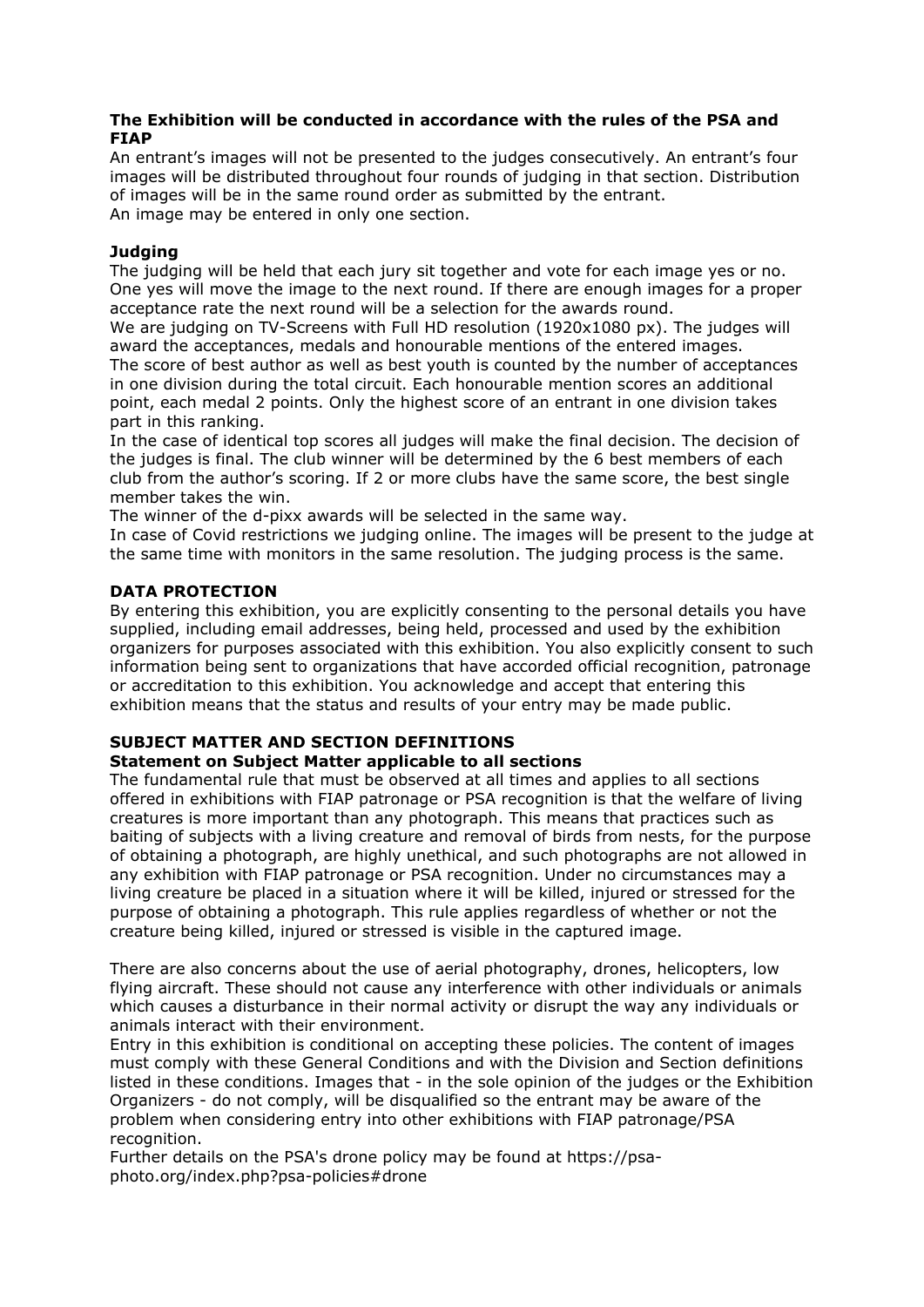### **Monochrome definition (PSA)**

An image is considered to be Monochrome only if it gives the impression of having no color (i.e., contains only shades of grey which can include pure black and pure white) OR it gives the impression of being a greyscale image that has been toned in one color across the entire image. (For example, by Sepia, red, gold, etc.) A greyscale or multicolored image modified or giving the impression of having been modified by partial toning, multi-toning or by the inclusion of spot coloring does not meet the definition of monochrome and shall be classified as a Color Work.

#### **Monochrome definition (FIAP)**

A black and white work fitting from the very dark grey (black) to the very clear grey (white) is a monochrome work with the various shades of grey. A black and white work toned entirely in a single colour will remain a monochrome work able to stand in the black and white category; such a work can be reproduced in black and white in the catalogue of a salon under FIAP Patronage.

On the other hand a black and white work modified by a partial toning or by the addition of one colour becomes a colour work (polychrome) to stand in the colour category; such a work requires colour reproduction in the catalogue of a salon under FIAP Patronage

### **PSA/FIAP Nature Definition**

Nature photography records all branches of natural history except anthropology and archaeology. This includes all aspects of the physical world, both animate and inanimate, that have not been made or modified by humans.

Nature images must convey the truth of the scene that was recorded. A well-informed person should be able to identify the subject of the image and be satisfied that it has been presented honestly and that no unethical practices have been used to control the subject or capture the image. Images that directly or indirectly show any human activity that threatens the life or welfare of a living organism are not allowed.

The most important part of a Nature image is the nature story it tells. High technical standards are expected and the image must look natural.

Objects created by humans, and evidence of human activity, are allowed in Nature images only when they are a necessary part of the Nature story.

Photographs of human-created hybrid plants, cultivated plants, feral animals, domesticated animals, human-created hybrid animals and mounted or preserved zoological specimens are not allowed.

Images taken with subjects under controlled conditions, such as zoos, are allowed. Controlling live subjects by chilling, an aesthetic or any other method of restricting natural movement is not allowed.

No modification that changes the truth of a Nature image is allowed. Images may be cropped but no other technique that removes, adds or moves any part of the image is allowed.

Techniques that remove elements added by the camera, such as dust spots, digital noise and lens flare are allowed.

Complete conversion of colour images to greyscale monochrome is allowed. Partial conversion, toning and infrared captures or derivations are not allowed.

Multiple images of the same subject that are combined in camera or with software by focus stacking, exposure blending or stitching (images taken consecutively and combined by overlapping) are allowed.

#### **Vignettes and Borders**

Vignettes are not allowed in Nature Images. Any border added must be a single border of white or grey, no greater than 3 -5 pixels in width. Single black borders of the same dimensions are allowed in Prints.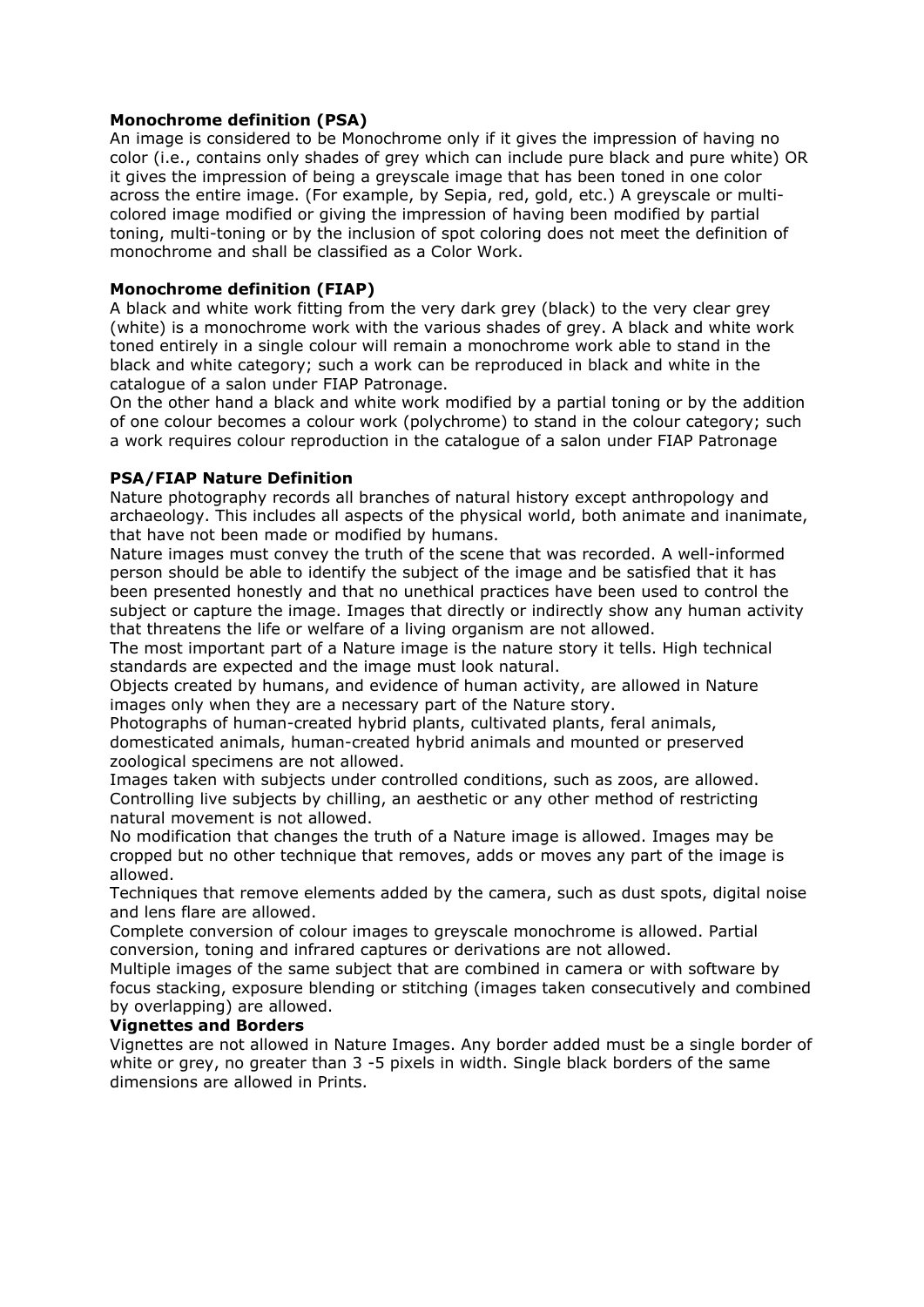### **PSA Photo Travel Definition**

A Photo Travel image expresses the characteristic features or culture of a land as they are found naturally. There are no geographical limitations. Images from events or activities arranged specifically for photography, or of subjects directed or hired for photography are not permitted. Close up pictures of people or objects must include features that provide information about the location.

Techniques that add, relocate, replace or remove any element of the original image, except by cropping, are not permitted. The only allowable adjustments are removal of dust or digital noise, restoration of the appearance of the original scene, and complete conversion to greyscale monochrome. Other derivations, including infrared, are not permitted. All images must look natural.

#### **Vignettes and Borders**

Vignettes are not allowed in Nature Images. Any border added must be a single border of white or grey, no greater than 3 -5 pixels in width. Single black borders of the same dimensions are allowed in Prints.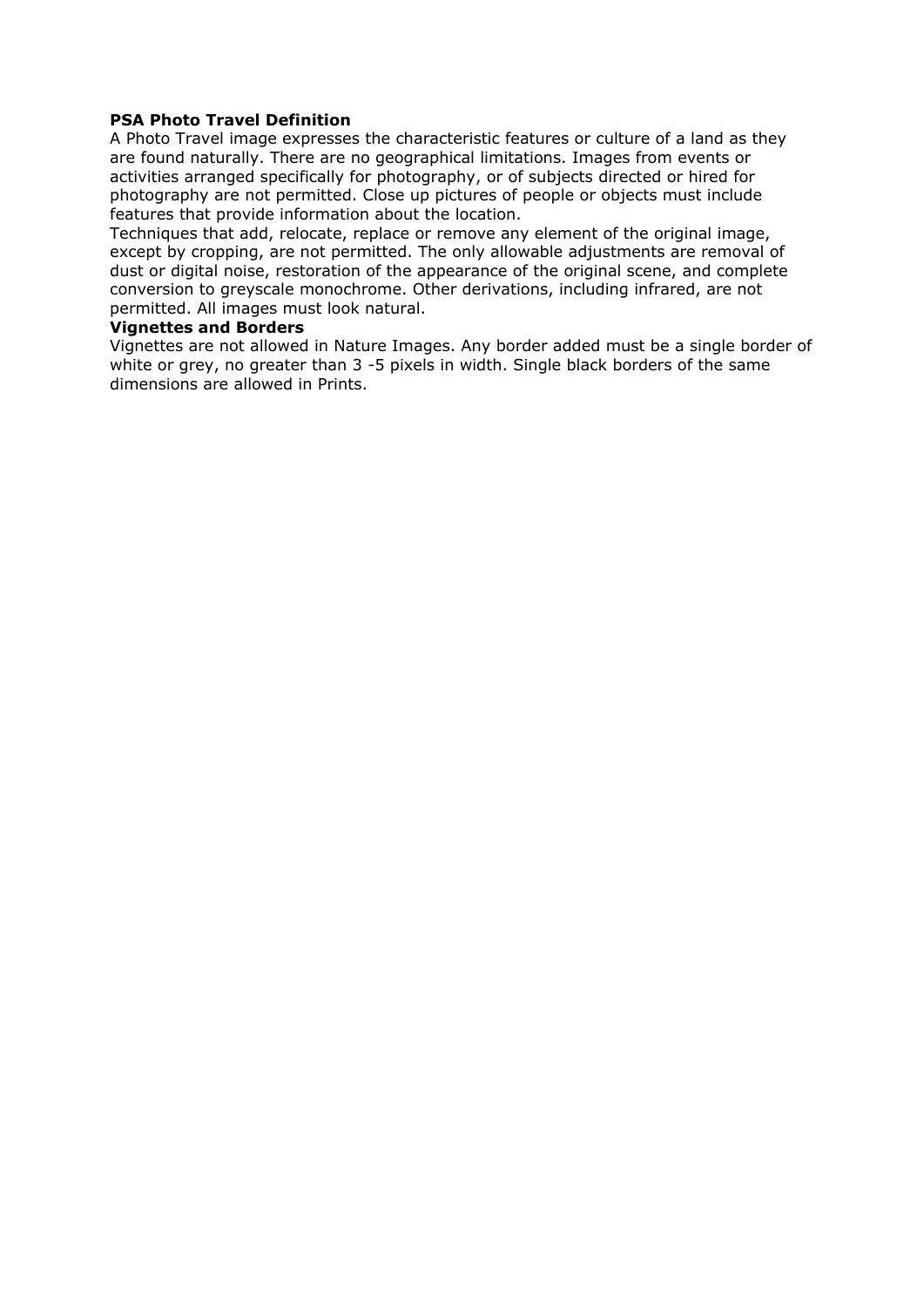#### **Breaches of Rules FIAP:**

The mention that by the sole act of submitting his/her images or files to a salon under FIAP Patronage, the entrant accepts without exception and with no objection the following terms: - that the submitted images can be investigated by FIAP to establish if these obey to FIAP regulations and definitions even if the entrant is not a member of FIAP, - that FIAP will use any means at its disposal for this undertaking, - that any refusal to cooperate with FIAP or any refusal to submit the original files as captured by the camera, or failure to provide sufficient evidence, will be sanctioned by FIAP, - that in case of sanctions following the non-compliance with FIAP regulations, the name of the entrant will be released in any form useful to inform the breaches of the rules. It is recommended to leave the EXIF data in the submitted files intact in order to ease eventual investigations. If, at any time, it is determined in the reasonable discretion of the exhibition organizer or the judges before, during, or after the judging of an exhibition that an entrant has submitted entries where one or more images may fail to comply with these Conditions of Entry, including the stated definitions, the exhibition organizers reserve the right to delete the entry from the exhibition and void any or all acceptances or awards in connection with the exhibition. Fees may be forfeited or refunded in these circumstances. The entrant acknowledges that the decision of the exhibition organizers or the judges is final

# **PSA**

If, at any time, it is determined in the reasonable discretion of the exhibition organizer or the judges before, during, or after the judging of an exhibition that an entrant has submitted entries where one or more images may fail to comply with these Conditions of Entry, including the stated definitions, the exhibition organizers reserve the right to delete the entry from the exhibition and void any or all acceptances or awards in connection with the exhibition. Fees may be forfeited or refunded in these circumstances. The entrant acknowledges that the decision of the exhibition organizers or the judges is final

In order to ensure that images comply with the Conditions of Entry and definitions, the exhibition organizers may carry out reasonable measures to verify that:

a) the images are the original work of the entrant and

b) the images comply with the rules and definitions as set out in these Conditions of Entry

These steps include, but are not limited to, questioning any entrant, requiring the submission of RAW files or other digital files representing the original capture of the submitted image(s), confronting the entrant with evidence that one or more submitted images fails to comply with the Conditions of Entry (also known as Entry Rules), and offering the entrant a reasonable opportunity to provide counter evidence to refute the exhibition organizer's evidence by a set deadline. Such entries that are not cleared or are still questionable after the entrant has presented evidence may be considered in breach of these Conditions of Entry, and declined. Such entries may be referred to PSA for further investigation of possible ethics violations

PSA retains the right to investigate in any way all complaints/suspicions of breaches of entry conditions, impose sanctions if deemed necessary, void the acceptances of any image found to violate the PSA rules, include the entrant's name on the list of sanctions provided to Exhibitions, and share such investigations with FIAP. Entrants automatically agree to these terms by the act of entering the Exhibition and agree to cooperate with any investigation.

If another party is submitting images on the entrant's behalf, the entrant will still be held responsible for adhering to these Conditions of Entry (Entry Rules) and will be subject to sanction for any violations to these Conditions of Entry and PSA's Statement of Ethics that may result. If another party is processing images for an entrant or submitting images on the entrant's behalf, the entrant will still be held responsible for adhering to all Conditions of Entry including the specific conditions in the relevant definitions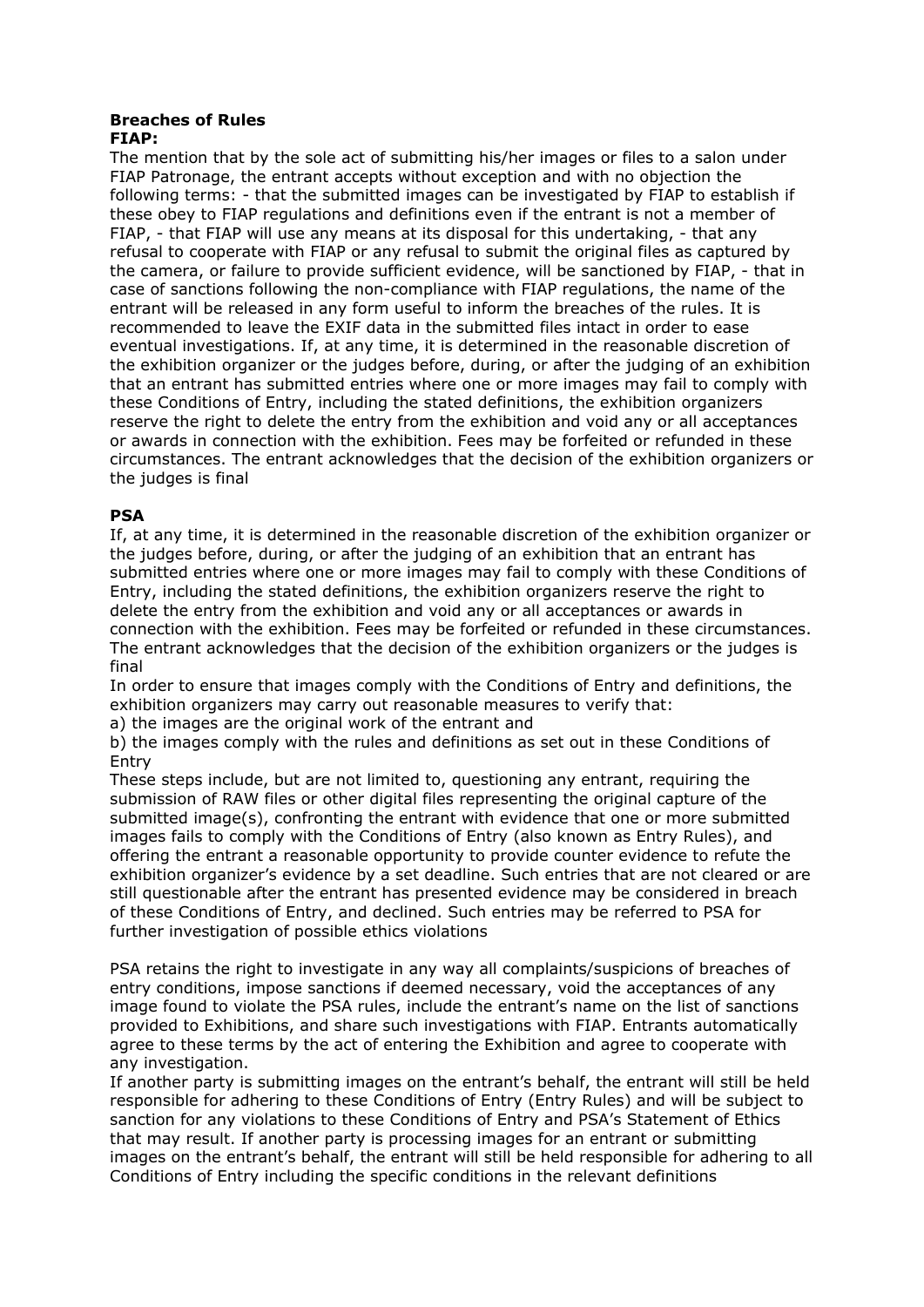**FIAP NOTICE** In order to have legal authority on those who do not respect the rules of FIAP, the organiser must make sure that all participants of an online event under FIAP Patronage tick a box next to which the following text is stated:

"I hereby expressly agree to FIAP document 018/2017 « Conditions and regulations for FIAP Patronage » and FIAP document 033/2021« Sanctions for breaching FIAP regulations and the red list ». I am particularly aware of chapter II « Regulations for International photographic events under FIAP patronage » of FIAP document 018/2017, dealing under Section II.2 and II.3 with the FIAP participation rules, the sanctions for breaching FIAP regulations and the red list.".

**PSA NOTICE:** When an entrant fills in the Entry Form to submit an entry the entrant will see a feature to affirm, he or she has read these Conditions of Entry when he or she fills out the entry form. If the entrant does not so affirm the entry will not be submitted

## **Additional requirements**

#### **Conditions of entry**

This is a digital image only exhibition. The competition is open to all amateur and professional photographers.

All entrants accept the conditions of entry. All entrants must own all rights to their images. All images and parts of images must be entirely the work of the entrant. Images may be submitted by CD or online. Images which were accepted in previous GIPs must not be submitted again. More or less identical images from a sequence in different sections will be rejected. The competition organisation will reject images after the judging where it is determined the competition rules were not followed.

Works submitted may be used free of charge for the catalogue and other publicity in connection with the exhibition. This may include low resolution posting on our website. The organiser accepts no liability if the entrant does not own the necessary rights to the image. Images with questionable rights will be rejected. All images, in whole and in part, will not be used for any commercials of the sponsors.

#### **Circuit awards**

The judges will award the acceptances, medals and honourable mentions of the entered images.

The score of best author as well as best youth is counted by the number of acceptances in one division during the total circuit. Each honourable mention scores an additional point, each medal 2 points. Only the highest score of an entrant in one division takes part in this ranking.

In the case of identical top scores all judges will make the final decision. The decision of the judges is final. The club winner will be determined by the 6 best members of each club from the author's scoring. If 2 or more clubs have the same score, the best single member takes the win.

The winner of the d-pixx awards will be selected in the same way.

#### **Entry fee**

Due to the high clearance charges we regret that we cannot accept IRCs, foreign credit transfers or cheques drawn on foreign banks.

### **Entry fee in cash should sent to the following address:**

Norbert Heil Johannesstrasse 5 D-70794 Filderstadt Germany

#### **Entry fee Youth**

Entrants under the age of 21 are free of charge. The appointed date of birthday to GIP 2022 will be 20th March 2001. All youth entrants have to copy an ID with birthday to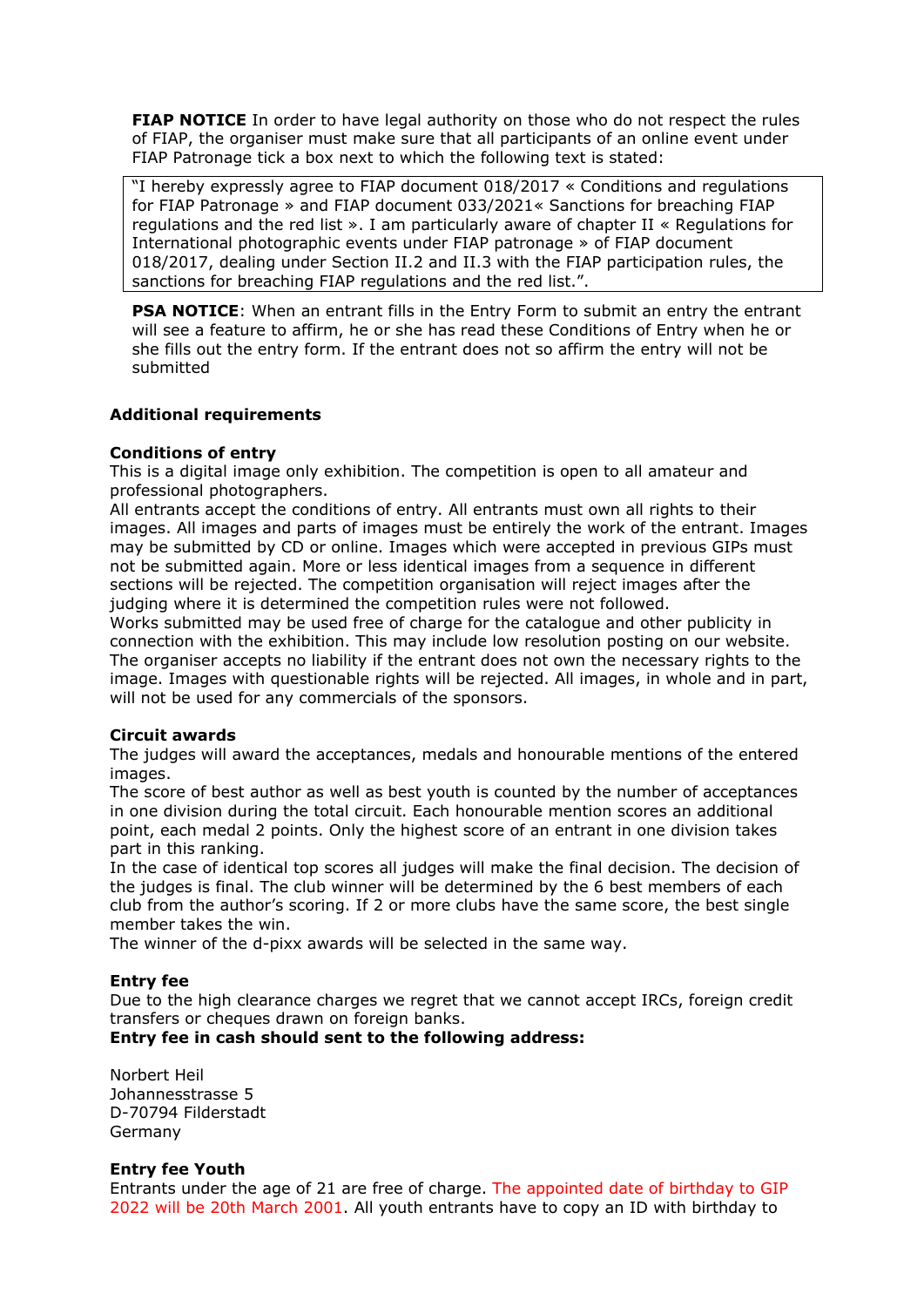proof their age. Youth entrants who have sent their IDs in former years have not to resend.

Please note: Youth entrants without confirmation of age, will be rejected.

#### **Club entries**

Club entries are welcome. The entry fee will be reduced per entrant to 15 Euro one section and 20, 25 and 30 Euro next sections (22 or 30, 35 and 40 US\$) in case of 6 members. Please send a list of all club members who enter the circuit.

Only listed members of a club will count for club scoring. Please fill in the club in the entry forms. Members, who have not filled in the club name or took another club name cannot be included into the club score after presenting the results. **The fee for a club entry should be paid once by one member.**

For bigger clubs over 30 members, we have special discount.

Online entries of club members: The payment advice at the end of the upload should be ignored, if one member will pay the fee.

#### **Entries without the due fees will not be judged! Sorry, no exceptions! The entry fee must arrive no later than the date of first judging.**

#### **List of acceptances and results**

Each participant will receive the report card only per e-mail as an acceptance list of the circuit. The report card contains the acceptances of the images and the ranking of the author's score. Images without any acceptance will not be published on this list.

#### **Please visit our sponsors:**



http://www.d-pixx.de/

#### **License agreement**

By submitting an entry, the entrant certifies that he is a sole owner of the rights to use sent images, including copyright, patent and/or other applicable rights. All models must be of Legal Age of consent or have guardian permissions issued. The exhibition organizers assume no liability for any copyright misuse conducted by entrants.